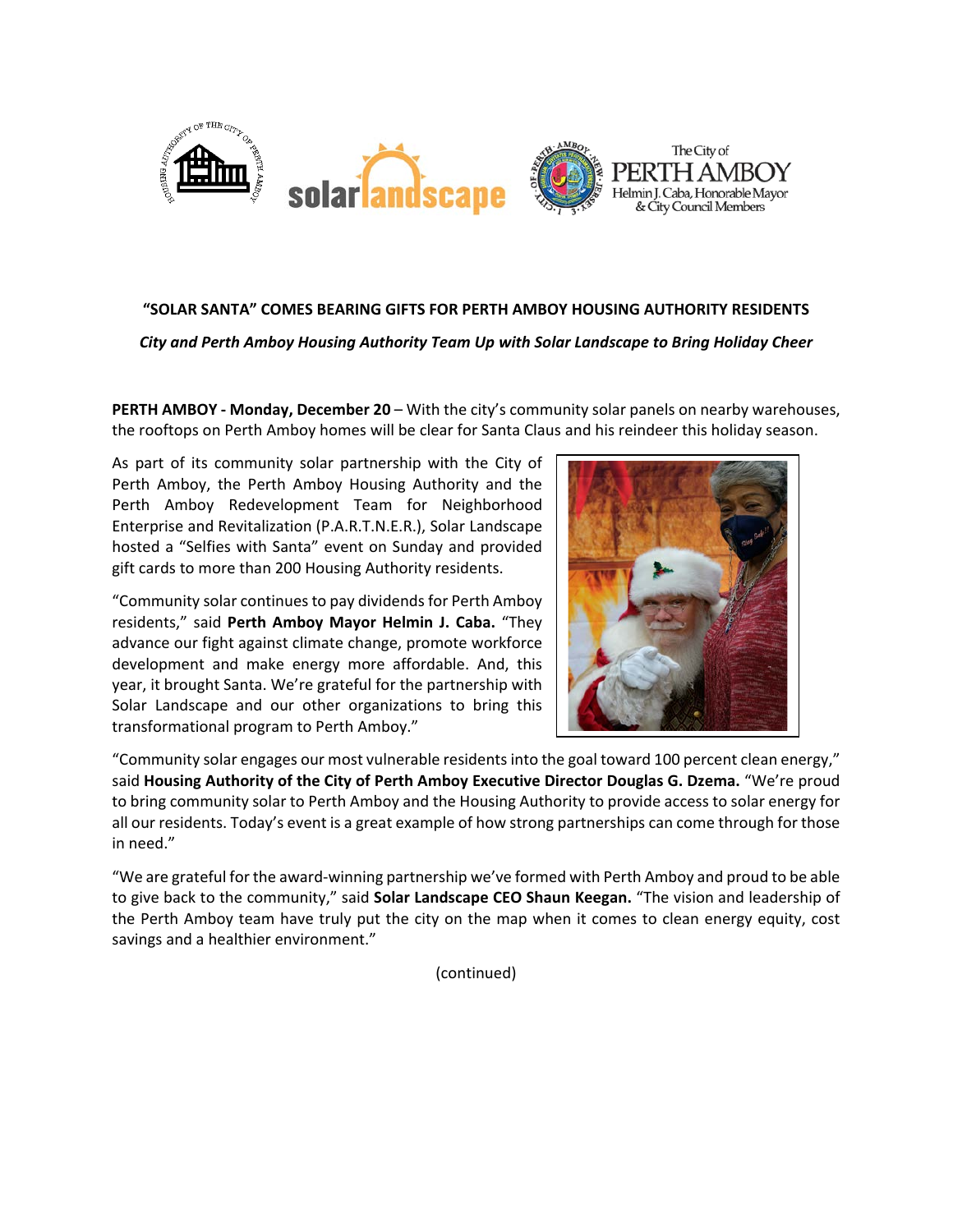

Earlier this year, the groups came together to bring affordable, clean renewable solar energy to Perth Amboy through the state's Community Solar Energy Pilot program. In January, New Jersey Governor Phil Murphy joined Perth Amboy leadership and Solar Landscape at the activation of the state's first community solar project, hosted on Duke Realty warehouses in Perth Amboy. Those warehouses were part of a portfolio that [was later](https://www.solarlandscape.com/news/solar-landscape-and-duke-realty-recognized-as-top-national-community-solar-project-in-solar-builders-2021-project-of-the-year-awards)  [named "Community Solar Project of the Year" by Solar](https://www.solarlandscape.com/news/solar-landscape-and-duke-realty-recognized-as-top-national-community-solar-project-in-solar-builders-2021-project-of-the-year-awards)  [Builder magazine.](https://www.solarlandscape.com/news/solar-landscape-and-duke-realty-recognized-as-top-national-community-solar-project-in-solar-builders-2021-project-of-the-year-awards)

# **2021: A Landmark Year for Community Solar in New Jersey**

In October 2021, the New Jersey Board of Public Utilities approved Solar Landscape to begin [46 new](https://www.solarlandscape.com/news/solar-landscape-approved-to-begin-46-new-community-solar-projects-across-new-jersey)  [community solar projects as part of the New Jersey Office of Clean Energy's Community Solar Pilot](https://www.solarlandscape.com/news/solar-landscape-approved-to-begin-46-new-community-solar-projects-across-new-jersey)  [Program Year Two.](https://www.solarlandscape.com/news/solar-landscape-approved-to-begin-46-new-community-solar-projects-across-new-jersey) The projects are expected to generate nearly 51 megawatts of solar energy that will be accessible to New Jersey residents -- particularly low- to moderate-income families.

As part of the program, Solar Landscape has partnered with nonprofits and community partners to train dozens of New Jersey residents to install solar panels on rooftops at week-long training sessions across the state. That work earned Solar Landscape's director of community engagement [Kate Gold the "Top](https://www.solarpowerworldonline.com/2021/07/2021-top-solar-changemaker-kg/)  [Solar Changemaker" designation from Solar Power World.](https://www.solarpowerworldonline.com/2021/07/2021-top-solar-changemaker-kg/) Recently, Gold shared her experiences in creating the company's workforce development program with [Nico Johnson on a recent episode of his](https://mysuncast.com/suncast-episodes/408)  [podcast, SunCast.](https://mysuncast.com/suncast-episodes/408)

Solar Landscape has also partnered with New Jersey community colleges, technical schools and nonprofits to introduce schoolchildren and college students to the potential of working in the solar energy industry as part of its Green Ambassador Program. Most recently, [Solar Landscape and nonprofit Sustainable](https://www.solarlandscape.com/news/solar-landscape-and-sustainable-jersey-city-partner-to-award-20-000-in-community-sustainability-challenge-scholarships)  [Jersey City awarded \\$20,000 in scholarships to high school seniors](https://www.solarlandscape.com/news/solar-landscape-and-sustainable-jersey-city-partner-to-award-20-000-in-community-sustainability-challenge-scholarships) through its Community Sustainability Challenge scholarships.

To learn more about Solar Landscape's community solar projects and its commitment to New Jersey's clean energy economy, visit [www.SolarLandscape.com.](http://www.solarlandscape.com/)

## **About the City of Perth Amboy**

Perth Amboy, an urban community with rich cultural history and a three hundred year old maritime and industrial legacy, is an interconnection point for major highways, roadways and waterways. The City's position at the confluence of the Raritan River, Arthur Kill, and Raritan Bay provides deep-water access to the Atlantic Ocean for national and international marine traffic. Perth Amboy, presently known for its beautiful waterfront area is located in the center of the State, midway between New York and Philadelphia. Perth Amboy comprises a land area of 4.55 square miles and has a population of 55,436 residents. For more information, visit<https://www.perthamboynj.org/>

## **About the Housing Authority of the City of Perth Amboy**

Our mission is to provide a safe, secure, clean and quiet community environment, to maintain the property in good condition, offer services and resources to assist in becoming self-sufficient and to ensure the enjoyment of family life, for all residents. For more information, visi[t https://perthamboyha.org/](https://perthamboyha.org/)

(continued)